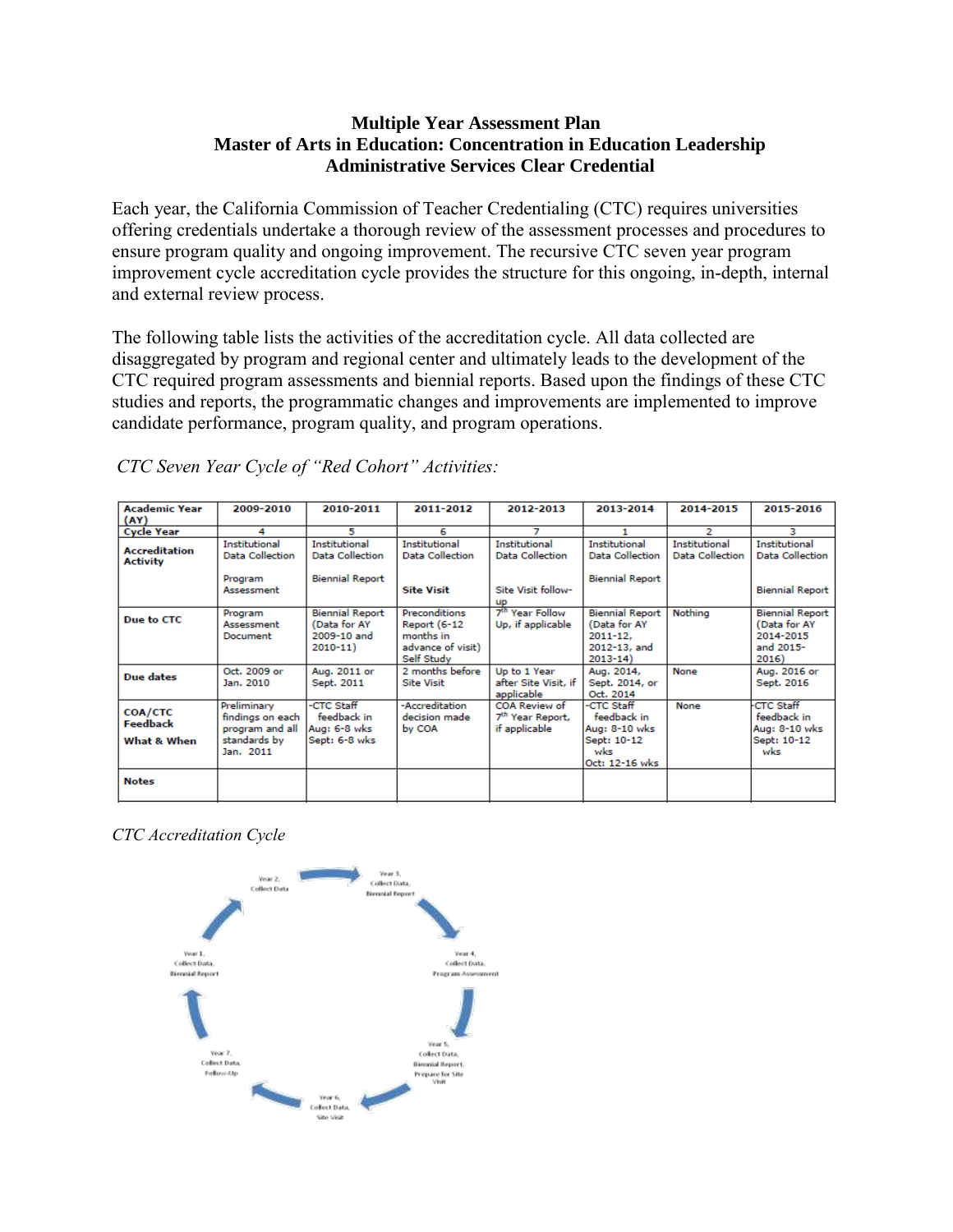#### **Assessment Activities**

## **Methods of Assessment and Criteria for Success Master of Arts in Education: Concentration in Education Leadership Administrative Services Clear Credential**

Currently, assessment data is collected through internal and external sources. Focus groups representing staff, faculty, clinical supervisors, and advisory councils have worked together to discern a set of balanced assessment measures. They are listed below. Accompanying forms and rubrics are included in the following pages.

#### *1. Coursework Assessments (2008)*

Using TaskStream as the primary data storage system, the program collects key assessments known as signature assignments to gauge candidates' progress throughout their course of study and ensure CTC program standards are met. Each signature assignment is evaluated using a supporting rubric. Annually, (end of each academic year), collected data is disaggregated by regional center and analyzed with results informing areas for program improvement. Point Loma's Professional Clear Educational Leadership program is aligned with the California Professional Standards for Educational Leaders (CPSEL). These standards use the ISLLC (Interstate School Leader Licensure Consortium) as their framework and are tightly correlated with them.

In GED796 and GED797, candidates engage in the following signature assignments:

- **Signature Assignment: CSPEL Initial and Final Self Assessments -** All professional clear administrative credential program candidates are required to complete a self assessment of their leadership skills and competencies using a five point rubric based on the California Professional Standards for Educational Leaders (CPSELs) along with a narrative section for strengths and weaknesses. This instrument is used to guide the candidate and the university fieldwork supervisor/coach in developing an Individual Induction Plan (IIP). The CPSEL Initial Self Assessment is archived in Task Stream for data analysis and program improvement purposes. One self-assessment is done at the beginning of the program and one at the completion of the program.
- **Signature Assignment: 360 Degree Survey #1 and #2** Each professional clear administrative credential candidate asks a small, randomly selected group of their certificated and classified staff to complete an anonymous survey of the candidate's competencies as an educational leader. This survey is based on the CPSELs and is scored using a five point rubric. The responses are not seen by the candidate and are sent to the university supervisor/coach for compilation and analysis. The compiled responses are provided to the candidate and form the focal point of a coaching conversation that leads to the development of the IIP. The survey results are archived in Task Stream for data analysis and program improvement purposes. These surveys are done just prior to the development of the individual induction plan and at program completion.